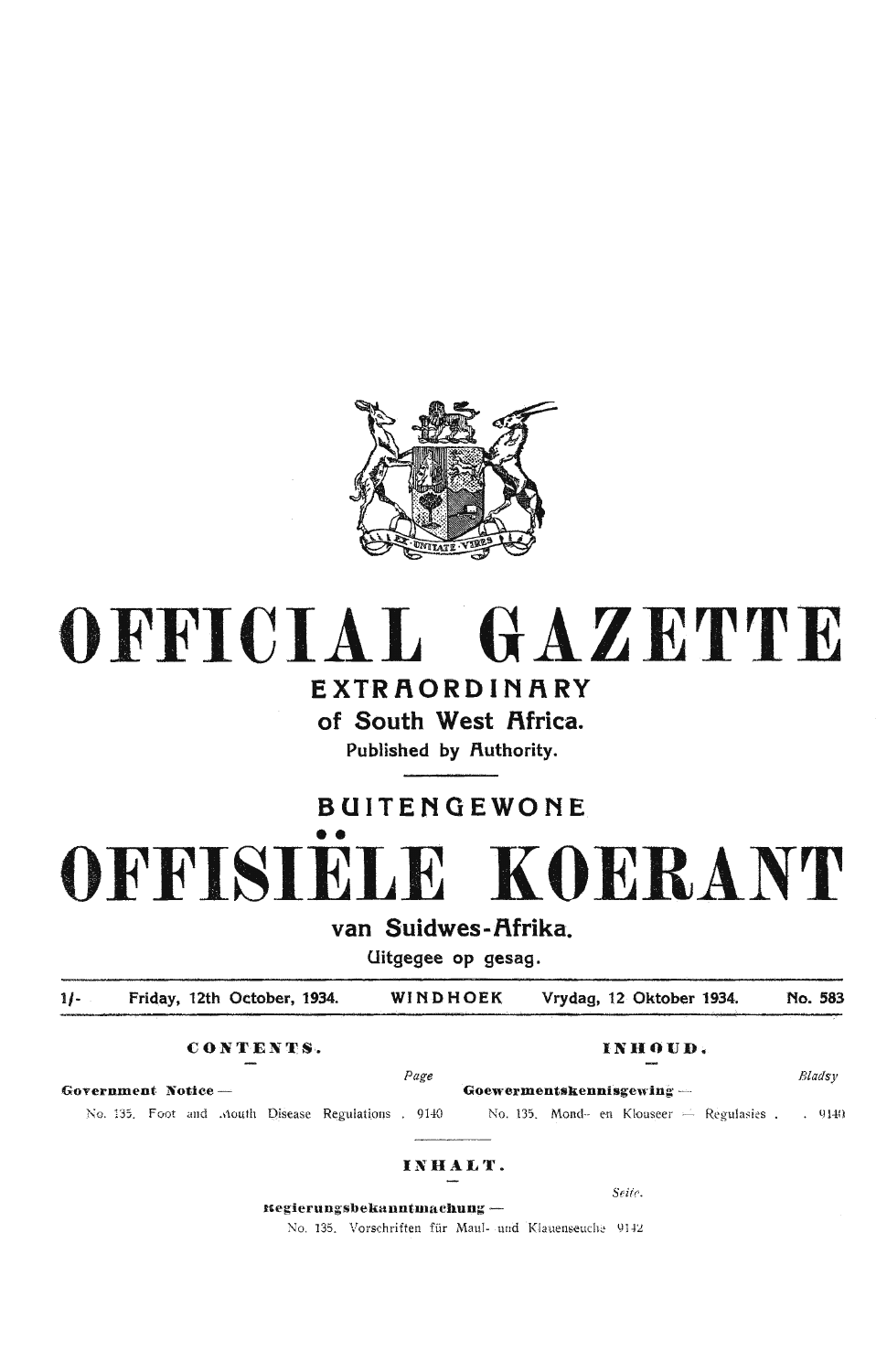The following Government Notice is published for general information.

> F. P. COURTNEY CLARKE, *Secretary for South West Africa.*

Administrator's Office, Windhoek.

#### FOOT AND MOUTH DISEASE REGULATIONS. MOND- EN KLOUSEER-REGULASIES

It is hereby notified for general information that, under<br>the powers in him vested by sections 16 and 23 of the<br>Diseases of Stock Proclamation No. 28 of 1920 the Administra-<br>tor of South West Africa has ordered as follows:

1. For the purpose of these Regulations the Oobabis District shall be divided into three areas, known respectively as the *Standstill Area* the *Quarantine Area* and the *Semi-quarantine Area*.

2. The *Sta,ndstil! Area* will be that portion of the Oobabis district bounded by and including the following farms: $\dot{--}$ 

No. 468 (Sandfontein), No. 477 (Dawis), No, 352, No. 354 (Oemsbokfontein), No. 359 (Nounas), No. 368; No. 377\_; No. 376 (Nuisie or Bitterwater), No. 375 (Platneus), No.<br>374 (Goreb), No. 373 (Nuiba), No. 372 (Elsdale), No. 371, No. 370 (Masindi), No. 369 (Semliki), No. 360 (Houkibis),<br>No. 344 (Schwarzwald), No. 283 (Devonby), No. 282 (Vers-<br>**f**eld), No. 507 (Gindi), No. 508 (Hermain), No. 406 (Hansie), No, 469 (Hertzog), No. 463, No. 464, No. 465, No. 466 and No. 467 (Somali).

3. The *Quarantine Area* will be that portion of the Gobabis district bounded by and including the following farms and Native Reserves: farms and Native Reserves:-

The Epukiro Native Reserve No. 329, Farms No. 434, No. 438, No. 439, No. 447, No. 521, No. 522, No. 461, No. 460, No. 459, No. 458, No. 457, No. 456, No. 455, No. 462 (Pugeot), No. 405 (Etna), No. 404 (Houthak), No. 407 (Hester), No. 413 (Elsueno), No. 506 (Kensington), No.<br>271 (Zachas), No. 480 (Netso), No. 486, No. 492, the Aminuis<br>Native Reserve No. 330, Farms No. 505, No. 504, No.<br>503 (Tredgold), No. 502 (Gross Ums), No. 501 (Arib), N (Hektor), No. 70 (Spatzenfeld), No. 71 (Nabatsaub), No. 72,<br>No. 73 (Kakus), No. 230 (Karichas), No. 101 (Masis), No. 224 (Ouikuser Dune), No. 280 (Elandsdraai), No. 172 (Voor- ttekker), No. 171 (Wendelstein), No. 174 (Ols·enhagen), No. 385 (Cadillac), No. 386 (Hippo), No. 387 (Drimiopsis), No. 388 (Harlekyn), No. 422 (Haai), No. 421 (Bis), No. 414 (Haring), No. 415 (Hekel), No. 268 (Epukiro).

The Semi-quarantine Area will be the whole of the Oobabis district, excepting the Standstill and Quarantiile Areas as defined in \_paragraphs 2 and 3.

5. It shall be the duty of all owners and occupiers of any of the undermentioned farms to remove forthwith all livestock, including cattle, sheep, goats, pigs, equines and dogs from these farms to some farm or farms situated within the Standstill Area and approved by the Senior Veterin-<br>ary Officer:—

Farms No. 455, No. 405 (Etna), No. 404 (Houthak), No. 407 (Hester), No. 408 (Auheib), No. 413 (Elsueno), No.<br>506 (Kensington), No. 271 (Zachas).

All animals found on the abovenamed farms after the date of publication of these Regulations, and all animals<br>found on any of the following farms (some situated in the Standstill Area and others in the Quarantine Area) without the permission of the Senior Veterinary Officer, will be destroyed and no compensation shall be payable in respect of any animals so destroyed:-

Farms No. 468 (Sandfontein), No. 467 (Somali), No. 466, No. 465, No. 456, No. 462 (Pugeot), No. 480 (Netso), No. 486, No. 492, No. 291 (Valerie).

All animals crossing the boundary line between the Standstill Area and the Aminuis Reserve in either direction will be destroyed and no compensation shall be payable.

### **Goewermentskennisgewing.**

Die volgende Ooewermentskennisgewing word vir al• gemene informasie gepubliseer.

F. P. COURTNEY CLARKE, *Sekretaris van Suidwes-Afrika.* 

Kantoor van die Administrateur, Windhoek.

Hierby word vir algemene informasie bekend gemaak dat .ingevolge die bevoegdheid hom verleen by artikels 16 en<br>23 van "De · Veeziekten Proklamatie'' No. 28 van 1920, die<br>Administrateur van Suidwes-Afrika beveel het as volg:---

Vir die doel van hierdie Regulasies word die distrik Oobabis verdeel in drie gebiede \mt onderske idelik bekend is as STILSTANDOEBIED, KWARANTY:\'OEBIED, HALF-KWARANTYNOEBIED.

2. STILSTANDGEBIED is daardie deel van die distrik Gobabis wat begrens is deur die volgende plase en hulle insluit:-

No. 468 (Sandfontein), No. 477 (Dawis), No. 352, No. 354 (Oemsbokfontein), No. 359 (Nounas), No. 368, No. 377, No. 376 (Nuisie of Bitterwater), No. 375 (Platneus), No. 374 (Goreb), No. 373 (Nuiba), No. 372 (Elsdale), No. 371,<br>No. 370 (Masindi), No. 369 (Semliki), No. 360 (Houkibis), No. 3-H (Schwarzwald), No. 283 (Devonby), No. 282 (Versfeld), No. 507 (Gindi), No. 508 (Hermain), No. 406 (Hansie), No. 469 (Hertzog), No. 463, No. -164, No. 465 , No. 466 en No. 467 (Somali).

3 DIE KWARANTYNOEBIED is daardie dee! van die distrik Gobabis wat begrens is deur die volgende plase<br>en naturellereservate en hulle insluit :--

Die Epukiro Naturellereservaat No. 329, Plase No. 434, No. 438, No. 439, No. 447, No. 521, No . 522, No. 46 1, No. 460, No. 459, No. 458, No. 457, No. 456, No. 455, No.<br>462 (Pugeot), No. 405 (Etna), No. 404 (Houthak), No. 407<br>• (Hester), No. 413 (Elsueno), No. 506 (Kensington), No. 271 (Zachas), No. 480 (Netso ), No. 486, No. 492, die Aminuis Naturellereservaat No. 330. Plase No. 505, No. 504, No. 5Q3 .(Tredgold), No. 502 (Gross Urns), No. 501 (Arib), No. 67 (Klein Ums), No. 493 (Amaheib), No. 488, No. 481 (Hektor), No. 70 (Spatzenfeld), ' No. 71 (Nabatsaub ), No. 72, No. 73 (Kakus), No. 230 (Karichas), No. 101 (Masis), No. 224 (Ouikuse r Dune), No. 280 (Elandsdraai), No. 172 (Voortrekker), No. 171 (Wendelstein), No. 174 (Olsenhagen), No. 385 (Cadillac ), No. 386 (Hippo), No. 387 (Drimiopsis), No. 388 (Harlekyn), No. 422 (Haai), No. 421 (Bis), No. 414 (Haring), No. 415 (Hekel), No. 268 (Epukiro).

4. DIE HALFKWARANTYNOEBIED is die hele distrik Oobabis met die uitsondering Yan die STILST AND- en KWA- RANTYNOEBIEDE soos qmskryf in paragrawe 2 en 3.

5. Dit is die plig van alle eienaars en bewoners van enige van ondergenoemde plase om dadelik alle lewende hawe, insluitende vee, skape, bokke, varke, perde, muile, esels en honde van hierdie plase te verwyder na een of ander plaas of plase geleë binne die Stilstandgebied en goed-<br>gekeur deur die Hoofveearts :-

Plase No. 455, No. 405 (Etna), No. 404 (Houthak), No. 407 (Hester), No. 408 (Auheib), No. 413 (Elsueno), No. 506 (Kensington), No. 271 (Zachas).

Alle diere wat op bogemelde plase aangetref word na die datum van publikasie van hierdie Regulasies en alle diere wat aangetref word op enige van die volgende plase<br>(waarvaan sommige geleë is in die Stilstandgebied en an-<br>dere in die Kwarantyngebied) sonder verlof van die Hoofveearts sal doodgemaak word en geen skadevergoeding ten<br>opsigte van enige diere wat aldus doodgemaak is, betaal word nie:-

Plase No. 468 (Sandfontein), No. 467 (Somali), No. 466, No. 465, No. 456, No. 462 (Pugeot), No. -IS'.J (Netso ), No. •!86, No. 492, No. 291 (Valerie).

Alle diere wat in enige rigting oor die grens tussen<br>die Stilstandgebied en die Aminuis Reservaat gaan, sal doodgemaak word en geen skadevergoeding vir die diere betaalbaar wees nie.

No. 135.] [ 12th October, 1934. No. 135.] [ 12 Oktober 1934.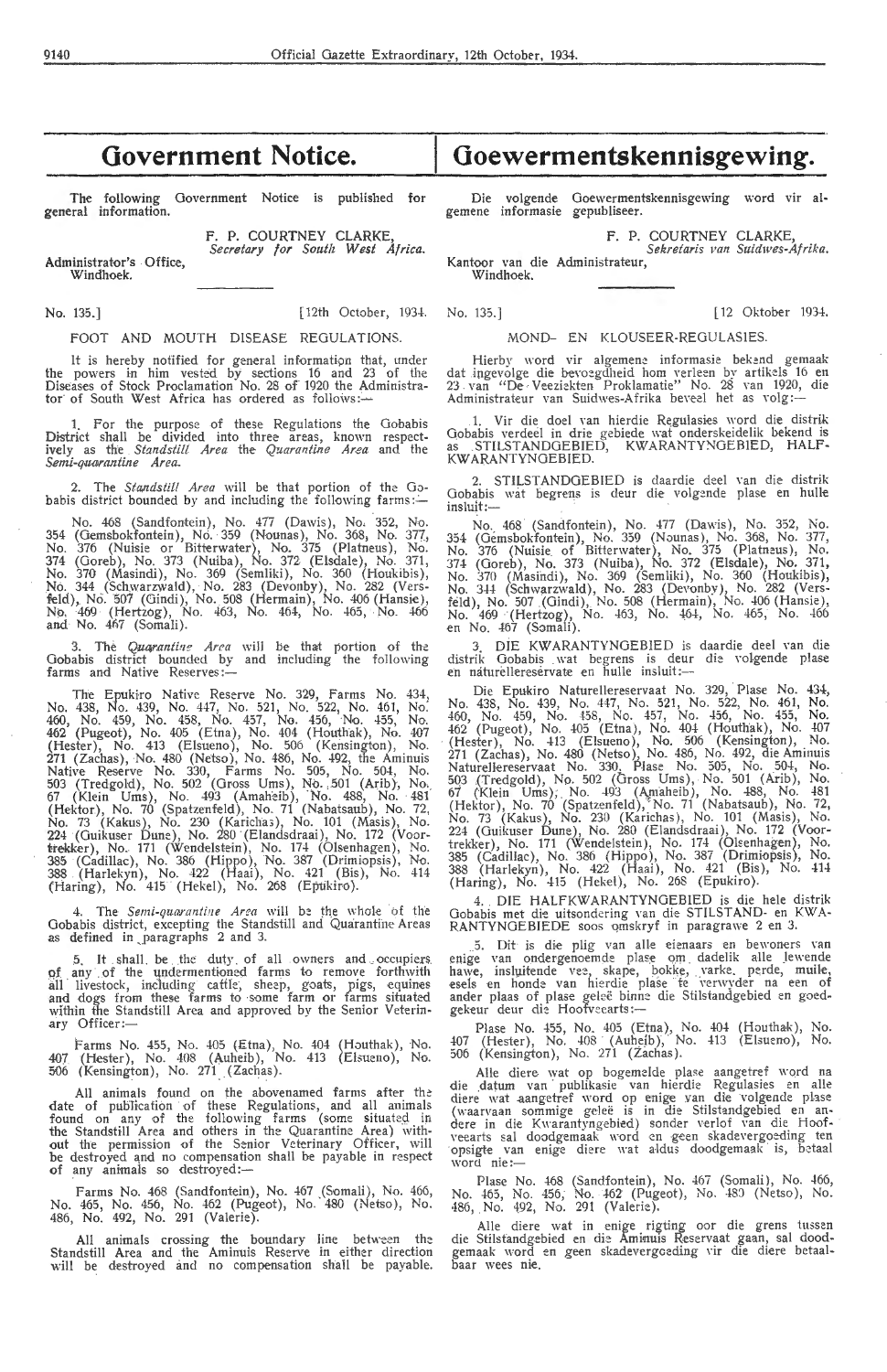### STANDSTILL AREA

- No animals of any species shall be moved *out* of, into, through, or from any one farm to any other farm *within* the STANDSTILL AREA as defined in paragraph 2, except upon the authority of the Senior Veterinary Officer.  $6. (a)$  No
	- (b) No animal products nor any vegetables, or vegetable products shall be moved *out*  $\pi f$  the STANDSTILL AREA except upon the authority of the Senior Veterinary Officer.
	- (c) No animal No animal product nor any vegetable or vegetable<br>product shall be moved *from* any place to any other<br>place *within* the STANDSTILL AREA except on the authority of a permit issued by the Government Veterinary Officer in control of the area.
	- (d) All persons and vehicles *entering* or *leaving* the STAND-<br>STILL AREA shall do so only by the roads at Sand-<br>fontein No. 468, Hansie No. 406, Gindi No. 507,<br>Schwarzwald No. 344, and Farm No. 369, and shall<br>upon *leavi*
	- (e) No persons nor vehicles shall cross the farm *Valerie*  $No$ . 291 except upon the authority of the Covernment Veterinary Officer in control of the area and then only on condition that on leaving the farm the hands and<br>feet or footwear of persons and the wheels and other<br>portions of vehicles are thoroughly disinfected under official supervision.
	- (f) No persons nor vehicles shall leave the farm  $Usagai$  No.  $367$  except upon the authority of the Government Veterinary Officer in control of the area and subject to thorough disinfection under official supervision as des

#### QUARANTINE AREA.

- $\sqrt[3]{7}$ . (a) No animals shall be moved out of or into the QUARANTINE AREA as defined in paragraph 3, except on the authority of the Senior Veterinary Officer and subject to such conditions as that officer may impose.
	- (b) No animals shall be moved *from* any place  $\eta$  any other place *within* the QUARANTINE AREA except on the authority of a permit issued by the Government Veterinary Officer in control of the area and subject to such c
	- (c) No animal products, nor any vegetable or vegetable products shall be moved out of the QUARANTINE AREA except on the authority of the Senior Veterinary Officer.
	- (d) No animal products, nor any vegetable or vegetable products shall be moved *from* any place  $\ell \nu$  any other place within the QUARANTINE AREA except on the authority of the Government Veterinary Officer in control of the area.

#### SEMI-QUARANTINE AREA.

- **3.** (a) No animals, animal products, vegetable nor vegetable products may be moved out of the SEMI-QUARANTINE AREA except upon the authority of the Senior Veterinary Officer.
	- (b) No cattle, sheep, goats nor pigs shall be moved *from*<br>any place to any other place within the SEMI-QUARAN-<br>TINE AREA except on the authority of a permit issued<br>by a Government Veterinary Officer or Police Officer.

#### STILSTANDGEBIED.

- 6. (a) Geen diere van enige soort mag uit, na, deur of van enige plaas na enige ander plaas binne die STIL-STANDGEBIED soos omskrywe in paragraaf 2 sonder magtiging deur die Hoofveearts verwyder word nie.
- (b) Geen dierlike produkte of enige groente of plant-<br>aardige produkte mag uit die STILSTANDGEBIED son-<br>der magtiging deur die Hoofveearts verwyder word nie.
- (c) Geen dierlike produk of enige groente of plantaardige produk mag van enige plek na enige ander plek binne<br>die STILSTANDGEBIED verwyder word nie behalwe op gesag van 'n permit uitgereik deur die Regeringsveearts wat toesig het oor die gebied.
- (d) Alle persone en voertuie wat die STIL'STANDGEBIED<br>binne gaan of verlaat moet dit doen op die paaie by<br>Sandfortein No. 468, Hansie No. 406, Gindi No. 507,<br>Schwarzvald No. 344 en Plaas No. 369 en moet by<br>verlating van di Mond- en Klouseer kan oordra, ontsmet word.
- (e) Geen persone of voertuie mag oor die plaas Valerie.<br>No. 291 gaan nie sonder magtiging deur die Rege-<br>ringsveearts wat toesig het oor die gebied en dan net<br>op die voorwaarde dat, by verlating van die plaas,<br>die hande en
- (f) Geen persons of voertuie mag die plaas Usagai No.<br>367 verlaat nie sonder magtiging deur die Regerings-<br>veearts wat toesig het oor die gebied en tensy 'n deeg-<br>like ontsmetting onder offisiële toesig plaasvind soos<br>bo b klere laat ontsmet.

#### KWARANTYNGEBIEL

- 7. (a) Geen diere mag  $uit \circ$  of  $-na$  die KWARANTYN-GEBIED, soos omskrywe in paragraaf 3, verwyder word nie, sonder magtiging deur die Hoofveearts en onder sodanige voorwaardes wat deur daardie beampte gestel mag word.
- (b) Geen diere mag *van* enige plek *na* enige ander plek<br>binne die KWARANTYNGEBIED verwyder word nie,<br>behalwe op gesag van 'n permit uitgereik deur die<br>plaaslike Regeringsveearts wat toesig het oor die ge-<br>bied en onder s
- (c) Geen dierlike produkte of enige groente of plantaardige produkte mag *uit* die KWARANTYNGEBIED verwyder word nie sonder magtiging deur die Hoofveearts.
- (d) Geen dierlike produkte of enige groente of plant-<br>aardige produkte mag van enige plek na enige ander<br>plek binne die KWARANTYNOEBIED verwyder word<br>nie sonder magtiging deur die Regeringsveearts wat<br>toesig het oor die ge

#### HALF-KWARANTYNGEBIED.

- 8. (a) Geen diere, dierlike produkte, groente of plant-<br>aardige produkte mag uit die HALF-KWARANTYN-GEBIED verwyder word nie sonder magtiging van die Hoofveearts.
- (b) Geen vee, skape, bokke of varke mag van enige plek<br>na enige ander plek binne die HALF-KWARANTYN-<br>GEBIED verwyder word nie behalwe op gesag van 'n<br>permit uitgereik deur 'n Regeringsveearts of 'n Polisiebeampte.